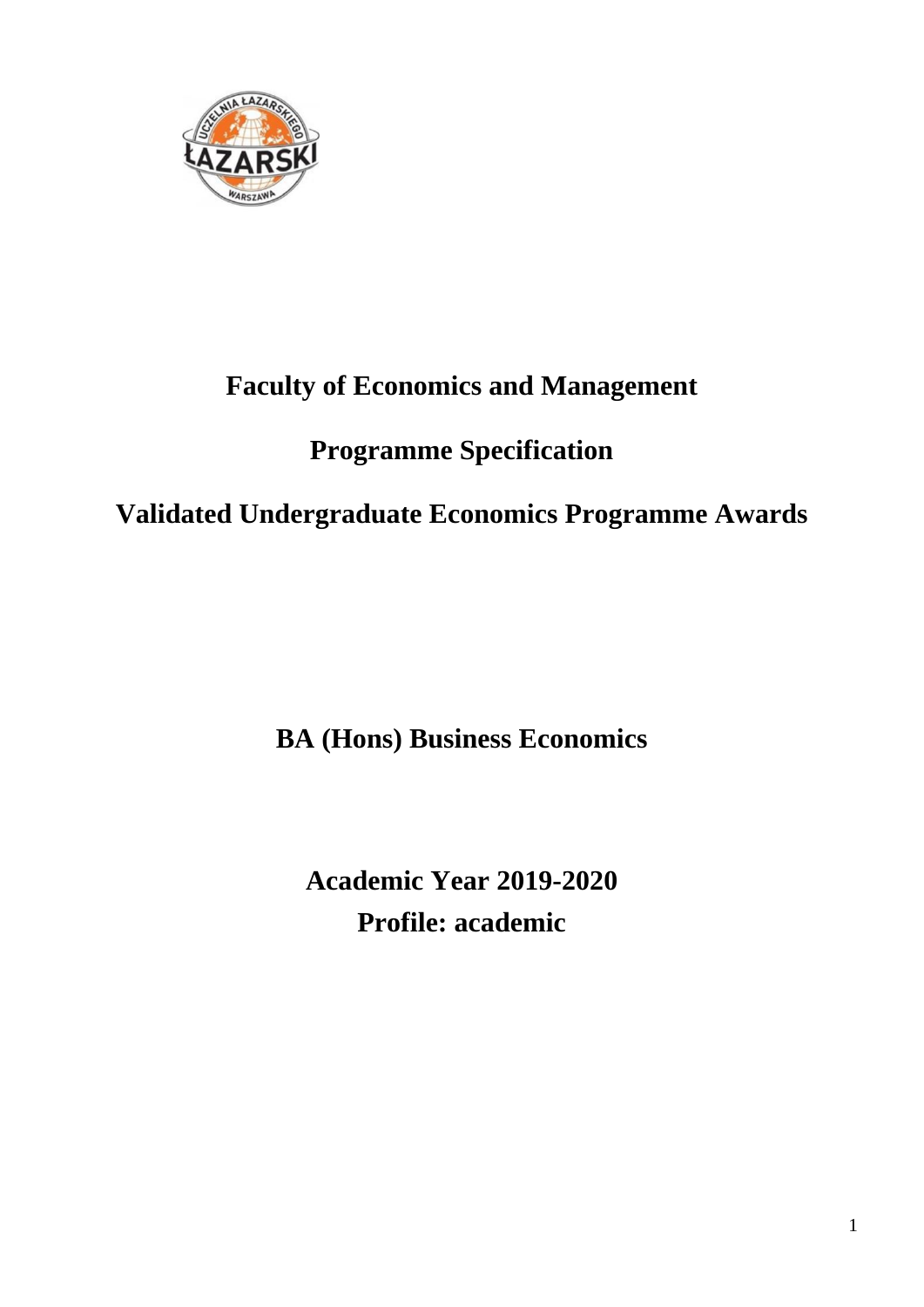# **Contents**

|                                                                                               | Page |
|-----------------------------------------------------------------------------------------------|------|
| <b>Introduction</b>                                                                           | 3    |
| <b>Part 1: Programme Specification</b>                                                        |      |
| 1-10 Basic Programme information                                                              | 4    |
| 11 Educational Aims of the Programme                                                          | 5    |
| 12 Intended Learning Outcomes                                                                 | 5    |
| 13 Programme Structure and Requirements, Levels, Modules Credits and Awards                   | 8    |
| 14 Support for Students and their Learning                                                    | 12   |
| 15 Criteria for Admission                                                                     | 12   |
| 16 Methods for Evaluation and Enhancing the Quality and Standards of Teaching and<br>Learning | 13   |
| 17 Regulation of Assessment                                                                   | 13   |
| 18 Indicators of Quality and Standards                                                        | 14   |
| 19 Additional Information                                                                     | 14   |
| 20 Mandatory and Option Modules                                                               | 14   |
|                                                                                               |      |
|                                                                                               |      |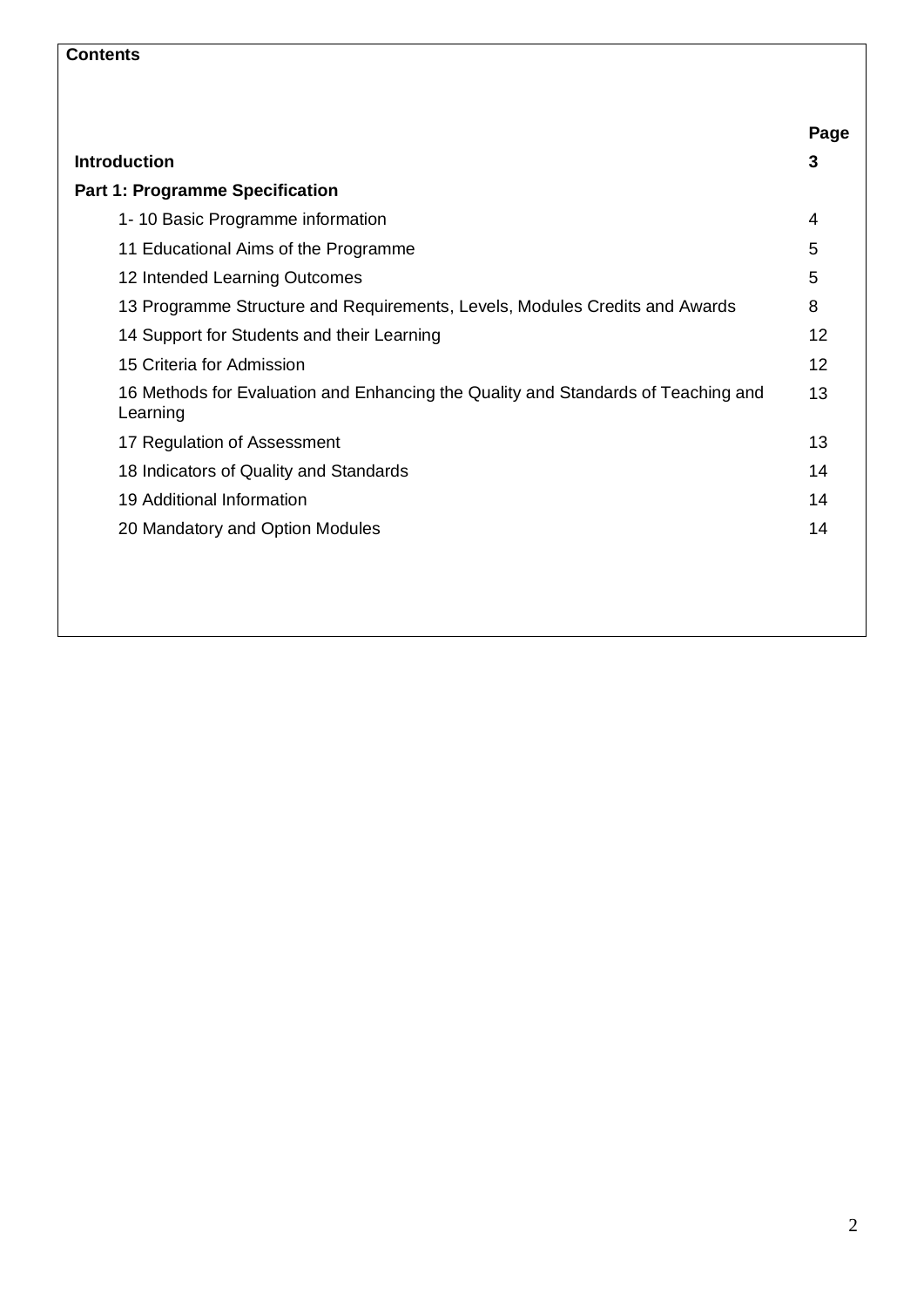#### **Introduction**

The Bachelor of Arts in Business Economics (BABE) has a practical and multidisciplinary character. The Programme offers an open-minded attitude towards current challenges in the global economy.

Students are given an opportunity to study in a multicultural environment, explore different perspectives and dimensions of integration and globalization, and are equipped with up-to-date research techniques and sound knowledge of emerging and developed markets in the global economy. All modules in the Programme are taught and assessed entirely in English.

Studying in Poland, a country that quite recently experienced an intensive transformation process, is of additional benefit to students. Our Programme pays special attention to the challenges and opportunities faced by transition economies and emerging markets across the world. Students learn through numerous case studies, comparative analyses, problem solving, a range of research techniques and materials that offer a multidisciplinary perspective.

Students are encouraged to choose from a comprehensive array of internships in public and/or private sectors, including international corporations and European institutions in Poland or abroad. Adequate support from the Lazarski University's Careers Service and the Programme team is provided to assist students in securing internship places as well as look after students' welfare when on placement. Internships are intended to equip students with valuable practical experience directly related to their interests and career plans. A completion of at least 160 working hours of internship is required for an award of the Polish degree, but the internship is not a requirement for the British degree.

### **Awards**

Students who successfully complete the BABE Programme at Lazarski University receive both:

- a Polish BA (licencjat) Business Economics degree and
- a British BA (Hons) Business Economics degree.

### **Rules and Regulations:**

Each Institution's award is subject to their own regulations.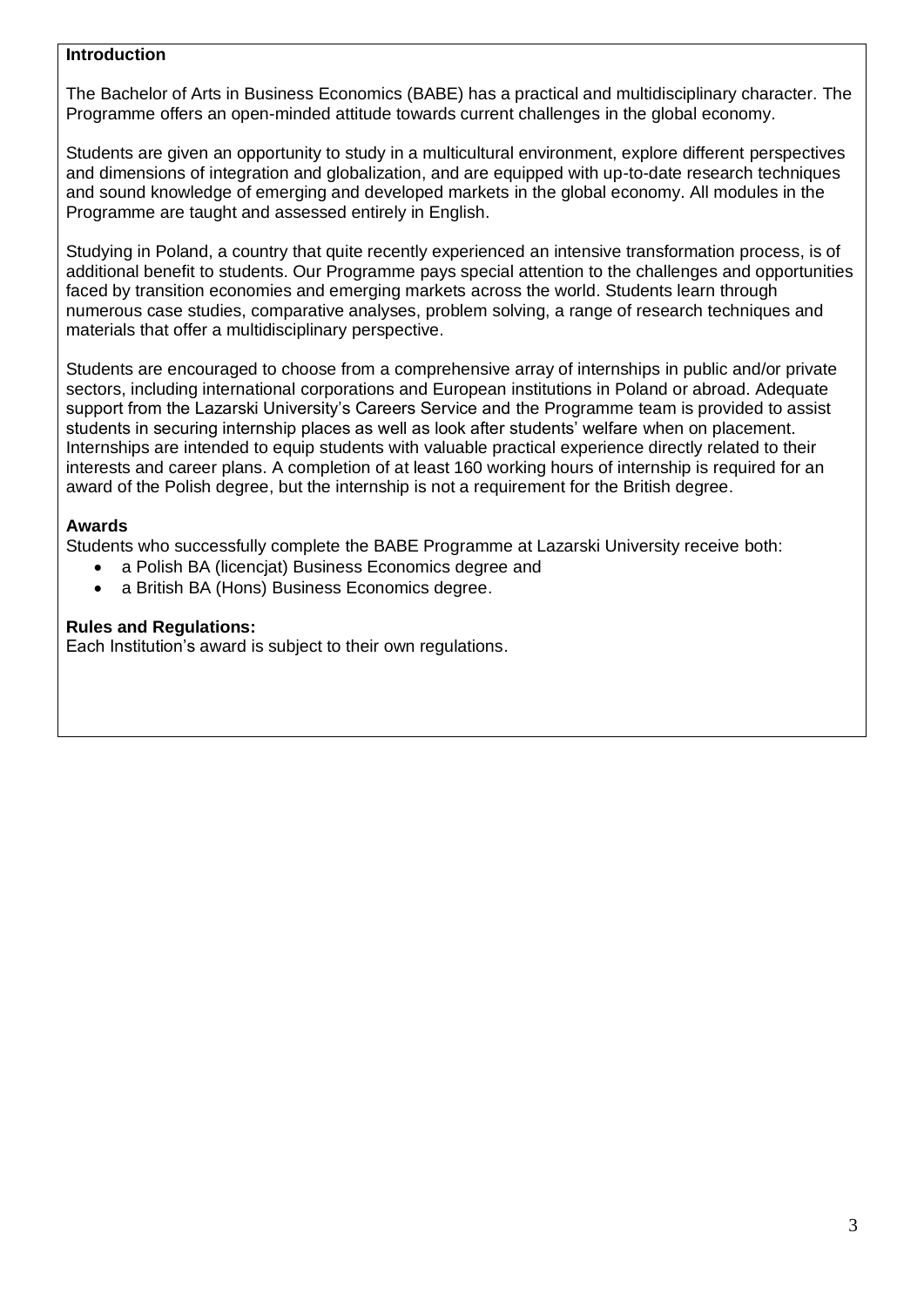$\overline{1}$ 

| 1 Available Award(s) and Modes of Study                                                                                                                                                                                                                  |                                                                                                                                                                                                                                                                                                                                       |                                                 |                  |                                                                                 |  |
|----------------------------------------------------------------------------------------------------------------------------------------------------------------------------------------------------------------------------------------------------------|---------------------------------------------------------------------------------------------------------------------------------------------------------------------------------------------------------------------------------------------------------------------------------------------------------------------------------------|-------------------------------------------------|------------------|---------------------------------------------------------------------------------|--|
| Title of Award *                                                                                                                                                                                                                                         |                                                                                                                                                                                                                                                                                                                                       | Mode of<br>attendance*                          | <b>UCAS Code</b> | <b>FHEQ Level*</b><br>Click on above<br>link for<br>qualification<br>descriptor |  |
| <b>BA (Hons) Business Economics</b><br>General academic profile<br>Area of social sciences - 100% ECTS<br>Field of study: economics<br>Leading discipline: economics<br>Fall back awards:<br><b>BA Business Economics</b><br>Diploma of Higher Education |                                                                                                                                                                                                                                                                                                                                       | FT, three years                                 | N/A              | Level 6 - Degree<br>with Honours<br>Level 6 - BA<br>Level 5 - DipHE             |  |
| 2 Awarding<br>Institution/Body*                                                                                                                                                                                                                          | Lazarski University<br><b>Coventry University</b>                                                                                                                                                                                                                                                                                     |                                                 |                  |                                                                                 |  |
| <b>3 Collaboration</b>                                                                                                                                                                                                                                   |                                                                                                                                                                                                                                                                                                                                       | Validated Programmes - dual award               |                  |                                                                                 |  |
| 4 Teaching Institution and<br>Location of delivery*                                                                                                                                                                                                      | Lazarski University                                                                                                                                                                                                                                                                                                                   |                                                 |                  |                                                                                 |  |
| <b>5 Internal Approval/Review</b><br><b>Dates</b>                                                                                                                                                                                                        | April 2017                                                                                                                                                                                                                                                                                                                            |                                                 |                  |                                                                                 |  |
| <b>6 Programme Accredited</b><br>by*                                                                                                                                                                                                                     | N/A                                                                                                                                                                                                                                                                                                                                   |                                                 |                  |                                                                                 |  |
| <b>Discipline</b>                                                                                                                                                                                                                                        |                                                                                                                                                                                                                                                                                                                                       | Leading discipline: economics and finance - 86% |                  |                                                                                 |  |
|                                                                                                                                                                                                                                                          | Secondary discipline: management and quality sciences – 14%                                                                                                                                                                                                                                                                           |                                                 |                  |                                                                                 |  |
| 8 QAA Subject Benchmark<br>Statement(s) and/or other<br>external factors *                                                                                                                                                                               | <b>Relevant Subject Benchmark statements:</b><br>Business and Management (2015, see<br>http://www.qaa.ac.uk/publications/information-and-<br>guidance/publication?PublD=2915#.WKxnndKLSpo)<br>Economics (2015, see<br>$\bullet$<br>http://www.qaa.ac.uk/publications/information-and-<br>guidance/publication?PubID=2965#.WKxnZtKLSpo |                                                 |                  |                                                                                 |  |
| 9 Proffesional title                                                                                                                                                                                                                                     | Licencjat                                                                                                                                                                                                                                                                                                                             |                                                 |                  |                                                                                 |  |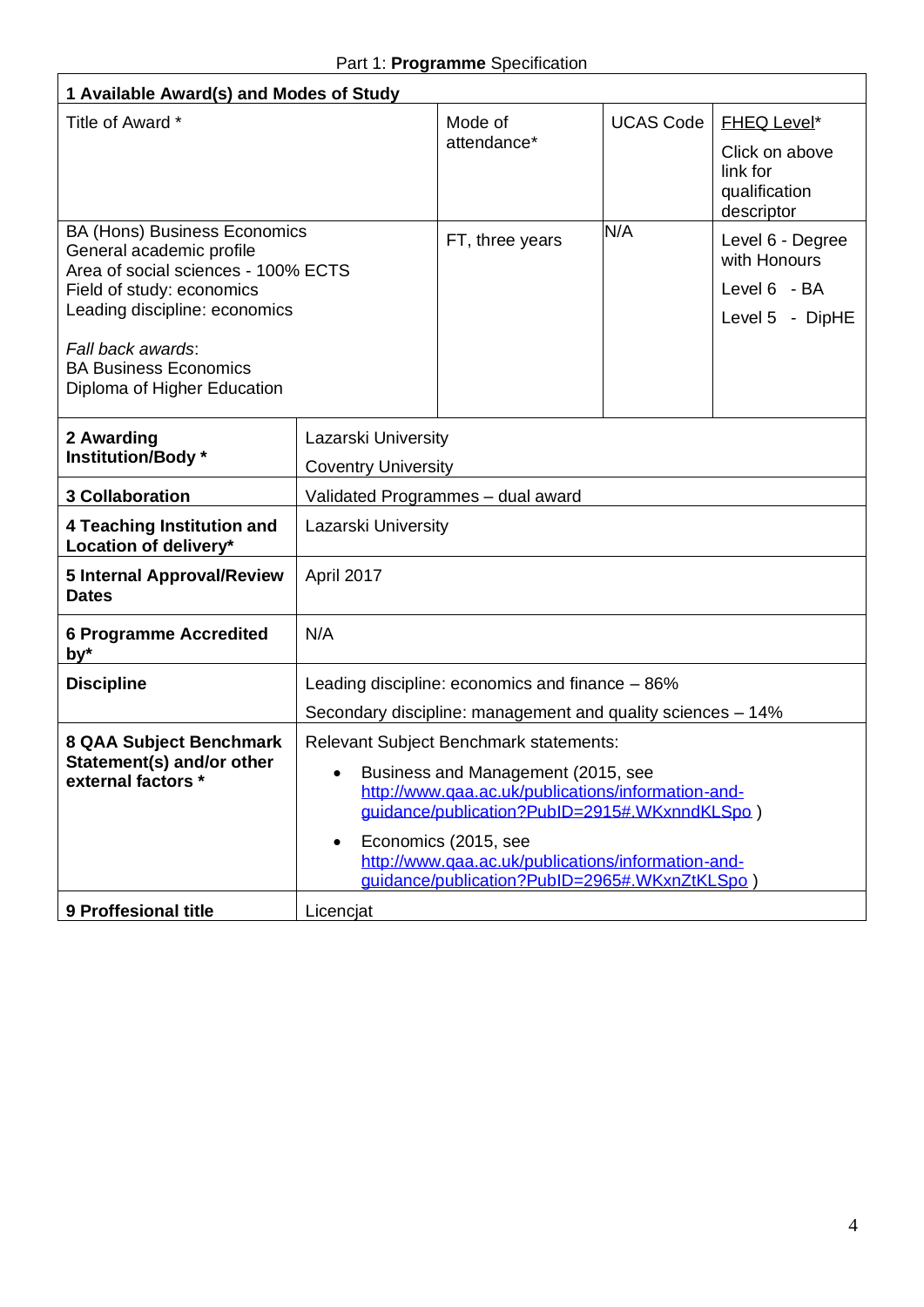### **11 Educational Aims of the Programme**

The BA in Business Economics is intended to provide students with the opportunity to investigate the complexities of and challenges facing today's world economies and businesses. Students are presented with critical issues in economics and business, and equipped with tools necessary to deal with challenges faced by modern organisations. The emphasis of the Programme is on the application of gained skills to interpreting, evaluating and communicating the real-world complexities of economies and businesses at both domestic and international levels. The Programme is designed to explore synergies between economics and business in respect of relevant theory and practice.

To summarise, the key educational aims of the programme are:

- To provide comprehensive multidisciplinary education in Business Economics with a curriculum that follows the highest European and global standards.
- To provide fundamental economic knowledge needed to cope with real-life managerial, financial, ethical, and analytical problems encountered in business and global economy.
- To develop critical awareness of contemporary economic theories applicable to economic policy and business.
- To prepare students for a range of careers in private, public and third sectors.
- To develop in students a range of transferable skills that will enhance their value in the job market, including teamwork, independent work and learning, critical thinking, professional literacy, communication of complex ideas, digital literacy and time management.

# **12 Intended Learning Outcomes**

Sections below outline the full set of intended learning outcomes of the BABE Programme, which are delivered through the modules offered on the programme.

The principal teaching, learning and assessment methods normally used on the programme to achieve these learning outcomes are identified in the next section.

**Field of studies: Economics Level of studies: 1st cycle studies Polish Qualifications Framework: level 6 Higher education institution: Lazarski University in Warsaw Educational profile: general academic**

**Qualification description category** 

#### **KNOWLEDGE**

# **Qualification description category**

**SKILLS**

| Code of<br>learning<br>outcomes | <b>Learning outcomes</b>                                                                                                                                                                | A reference to the<br>second level<br>characteristics for<br>a given PQF level |
|---------------------------------|-----------------------------------------------------------------------------------------------------------------------------------------------------------------------------------------|--------------------------------------------------------------------------------|
|                                 | <b>Qualification description category</b><br><b>KNOWLEDGE</b>                                                                                                                           |                                                                                |
|                                 |                                                                                                                                                                                         |                                                                                |
| K W01                           | has basic general knowledge of the fields of economic<br>sciences and related ones and their position in the system of<br>social sciences, and their relationships with other sciences; | P6S WG                                                                         |
| K W02                           | has basic knowledge of microeconomics and<br>macroeconomics;                                                                                                                            | P6S_WG<br>P6S WK                                                               |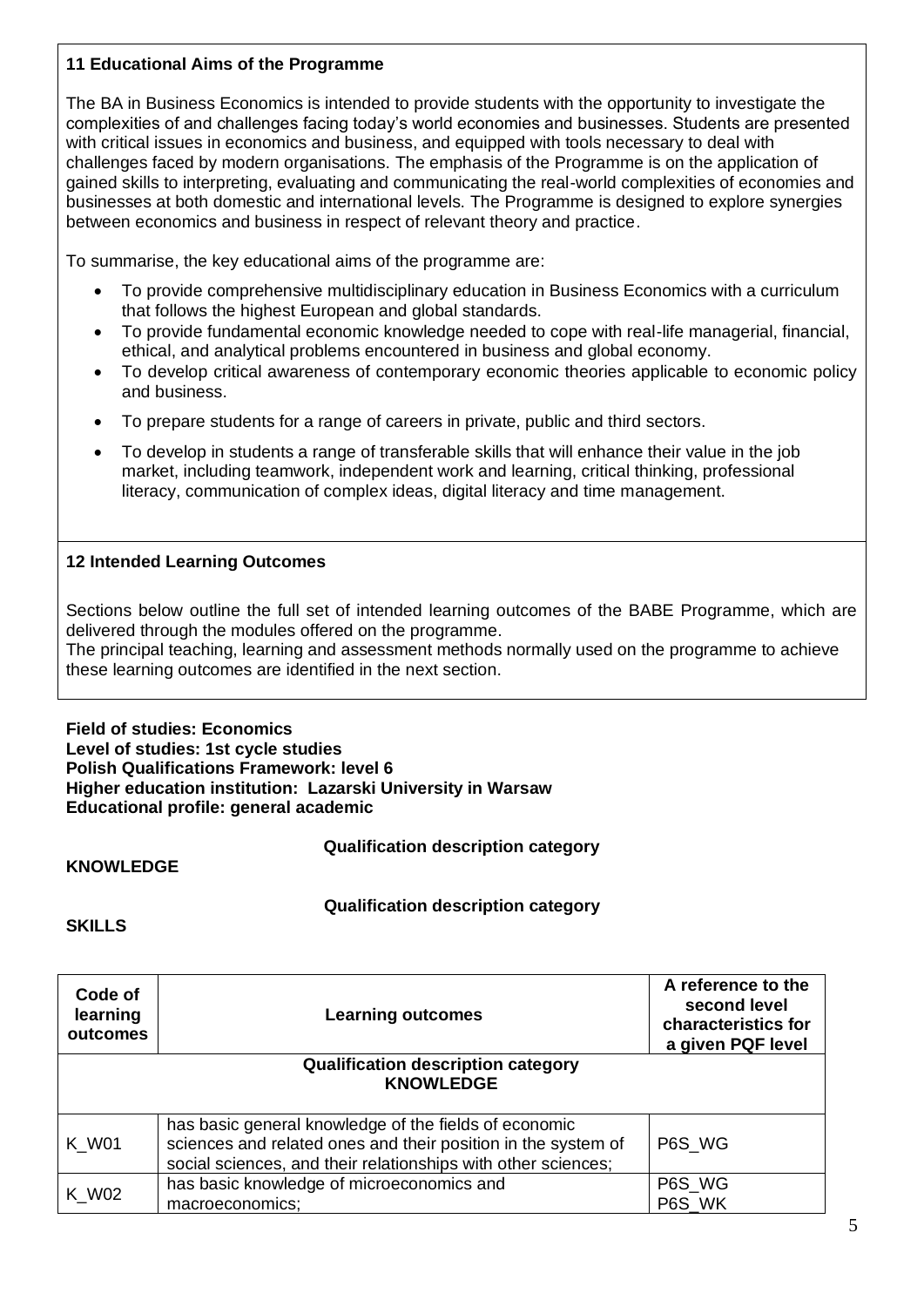| K_W03        | understands social mechanisms concerning sectors of<br>economy, economic institutions, different types of structures<br>and social institutions and has basic knowledge of the<br>relationships between them on the national, international and<br>intercultural scale in the system of social sciences; | P6S_WG           |
|--------------|----------------------------------------------------------------------------------------------------------------------------------------------------------------------------------------------------------------------------------------------------------------------------------------------------------|------------------|
| <b>K_W04</b> | knows the selected latest scientific achievements concerning<br>the theory of economics and selected issues in the field of<br>applied economics;                                                                                                                                                        | P6S_WG<br>P6S_WK |
| <b>K_W05</b> | knows theory and research methodology used in the selected<br>types of economic research and knows what purposes they<br>serve;                                                                                                                                                                          | P6S_WG           |
| <b>K_W06</b> | knows and understands the relationships between economics,<br>economy and their surrounding, including the types of social<br>bonds and regularities that govern them as we'll as the origin<br>of their historic evolution;                                                                             | P6S_WG<br>P6S_WK |
| <b>K_W07</b> | knows and understands the principles of business and public<br>institutions operation and their influence on the economy;                                                                                                                                                                                | P6S_WG<br>P6S_WK |
| <b>K_W08</b> | has basic knowledge of the use of modern information<br>technologies and computer science techniques in economics,<br>including methods and techniques of obtaining data;                                                                                                                                | P6S_WG<br>P6S_WK |
| K_W9         | has basic knowledge of financial markets operation;                                                                                                                                                                                                                                                      | P6S WG<br>P6S_WK |
| <b>K_W10</b> | has knowledge of the norms and rules used to organise social<br>structures and regularities that govern them as well as their<br>sources, nature, changes and ways of operation;                                                                                                                         | P6S_WG<br>P6S_WK |
| <b>K_W11</b> | has knowledge of the processes of change in the structures of<br>social and economic institutions as well as the reasons,<br>course, scale and consequences of those changes;                                                                                                                            | P6S_WG<br>P6S_WK |
| K_W12        | knows and understands basic concepts and principles of the<br>protection of industrial property and copyright;                                                                                                                                                                                           | P6S_WK           |
| K_W13        | understands the principles of market economy operation and<br>knows basic principles of founding and developing various<br>forms of individual entrepreneurship.                                                                                                                                         | P6S_WG<br>P6S_WK |
|              | <b>Qualification description category</b><br><b>SKILLS</b>                                                                                                                                                                                                                                               |                  |
| <b>K_U01</b> | Is able to apply knowledge to solve complex economic<br>problems and to give opinions on various economic and social<br>issues using standard research methods and tools as well as<br>advanced information and communication technologies (ICT)                                                         | P6S_UW           |
| K U02        | is able to use sources of economic data and methods of<br>analysing them as well as carry out a critical analysis of the<br>way of obtaining them, using normative systems and selected<br>norms and legal, professional and moral principles concerning<br>the field studied;                           | P6S_UW           |
| <b>K_U03</b> | is able to interpret economic data and social phenomena<br>within the fields of science and scientific disciplines typical of<br>the field studied;                                                                                                                                                      | P6S_UW           |
| <b>K_U04</b> | is able to perceive economic problems taking into account<br>many socio-economic determinants and forecast social<br>phenomena and processes with the use of standard methods<br>and tools used in the areas and disciplines typical of the field<br>studied;                                            | P6S_UW           |
| <b>K_U05</b> | is able to efficiently communicate in the language of<br>contemporary economics, including the skill of developing<br>typical written and oral texts both in Polish and a foreign<br>language, which he/she uses at the B2 level;                                                                        | P6S_UK           |
| <b>K_U06</b> | is able to learn on one's own; is able to improve the acquired                                                                                                                                                                                                                                           | P6S_UO           |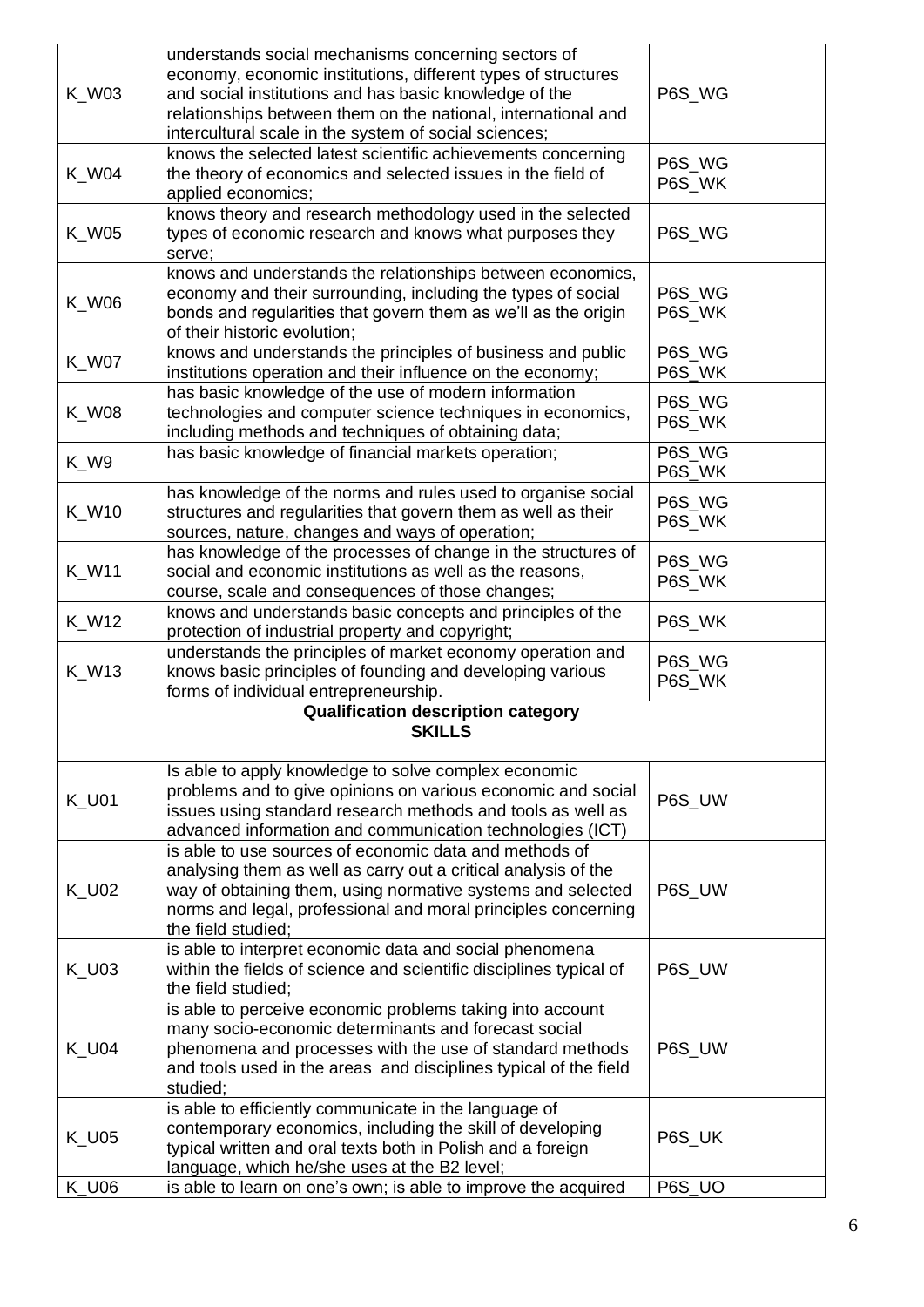|              | knowledge and understands the need for life-long learning;                                                                                                                                            | P6S_UU           |
|--------------|-------------------------------------------------------------------------------------------------------------------------------------------------------------------------------------------------------|------------------|
| <b>K_U07</b> | is able to take decisions and organise work in a team;                                                                                                                                                | P6S_UO           |
| $K_U8$       | is able to identify factors that should be taken into<br>consideration in taking decisions at micro and macro level;                                                                                  | P6S UW           |
| $K_U9$       | is able to interpret economic reality and mechanisms of its<br>operation;                                                                                                                             | P6S_UW-          |
| <b>K_U10</b> | is able to use economic information in a practical way and<br>process it for the needs of economic and social activities.                                                                             | P6S_UW           |
|              | <b>Qualification description category</b><br><b>SOCIAL COMPETENCE</b>                                                                                                                                 |                  |
| <b>K_K01</b> | demonstrates initiative and independence in professional<br>activities, and at the same time is able to adequately<br>determine priorities that serve the implementation of a given<br>purpose;       | P6S KO           |
| <b>K_K02</b> | is ready to recognize the importance of acquired knowledge in<br>solving specific research and practical problems                                                                                     | P6S_KK           |
| <b>K_K03</b> | demonstrates an understanding of the basic principles of<br>ethics, including business ethics, showing responsibility for<br>own and other work as well as caring for the traditions of<br>profession | P6S KO<br>P6S KR |
| <b>K_K04</b> | is aware of the economic and social consequences of<br>economic decisions;                                                                                                                            | P6S_KK<br>P6S_KR |
| <b>K_K05</b> | demonstrates approval of various cognition perspectives and<br>is able to participate in the preparation of social projects taking<br>into account legal, economic and political aspects;             | P6S KK<br>P6S_KO |
| <b>K_K06</b> | is able to formulate opinions on important economic and social<br>issues, including the skill of thinking and acting in a<br>entrepreneurial way;                                                     | P6S_KK<br>P6S_KO |
| <b>K_K07</b> | is able to think critically with the use of the patterns of<br>rationalism;                                                                                                                           | P6S_KK           |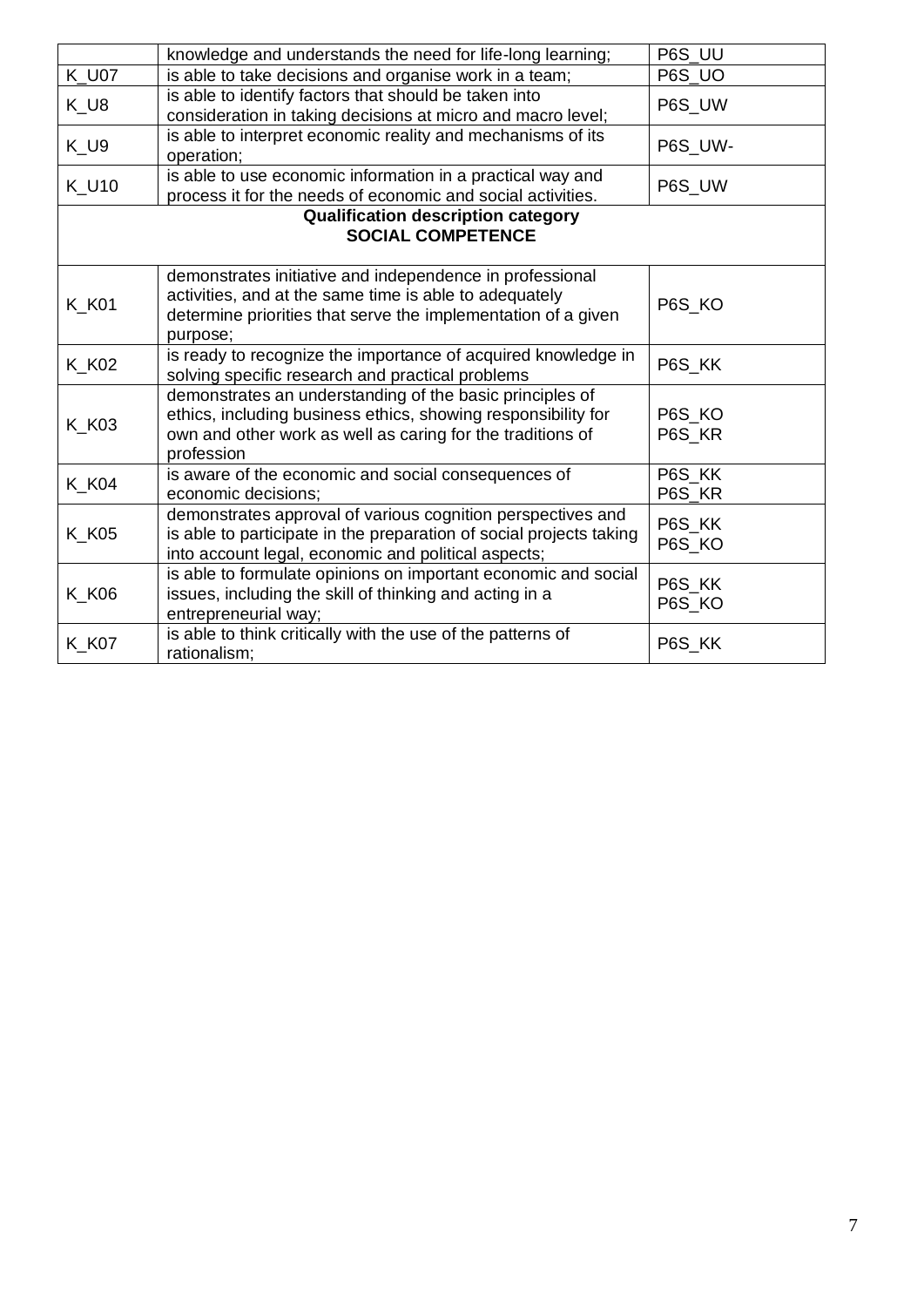### **13 Programme / Course Structure and Requirements, Levels, Modules, Credits and Awards**

#### **13.1 Patterns and Mode of Attendance**

The programme has been devised primarily as a three-year full-time programme, and is constructed on the basis of the undergraduate modular framework (185 ECTS or 360 CATS credits).

# **13.2 Programme Structure**

Each year of the BA (Hons) Business Economics Programme (BABE) carries 120 CATS credit points (60 ECTS credit points) and each semester carries 60 CATS credit points (30 ECTS credit points), divided into mandatory (core) and elective (optional) modules. Additionally each student is required to complete the internship module which carries 5 ECTS credit points and has 160 hours. The number of teaching hours is 1695 plus 160 hours of internship. The number of credit points of elective modules is 65 ECTS credit points which is 35% of the total number of ECTS earned in a programme as a whole.

In year 1, students study 60 credits of mandatory modules.

In year 2, students study 30 credits of mandatory modules and must choose three 10-credit elective modules to make up a total of 60 credits.

In year 3, students study 40 credits of mandatory modules and must choose two 10-credit elective modules to make up a total of 60 credits.

The structure of the Programme is shown below.

|            | Year Semester  | <b>Module Title</b>                           | ECTS/<br><b>CATS</b><br>credits | Mandatory/<br><b>Pre-Requisites</b><br><b>Elective</b> |                                | <b>Assessment</b>                 |
|------------|----------------|-----------------------------------------------|---------------------------------|--------------------------------------------------------|--------------------------------|-----------------------------------|
| Year<br>1  |                | <b>Mathematics</b>                            | 5/10                            | Mandatory                                              | <b>No</b>                      | 40% Coursework<br>60% Examination |
|            |                | <b>Introductory Microeconomics</b>            | 5/10                            | Mandatory                                              | <b>No</b>                      | 40% Coursework<br>60% Examination |
|            | Semester       | Information Technology for<br><b>Business</b> | 5/10                            | Mandatory                                              | <b>No</b>                      | 40% Coursework<br>60% Examination |
|            | 1<br>Writing I | <b>BABE Business Academic</b>                 | 5/10                            | Mandatory                                              | No                             | 40% Coursework<br>60% Examination |
|            |                | Introduction to Business and<br>Management    | 5/10                            | Mandatory                                              | <b>No</b>                      | 40% Coursework<br>60% Examination |
|            |                | Accounting                                    | 510                             | Mandatory                                              | <b>No</b>                      | 40% Coursework<br>60% Examination |
|            |                | <b>Athletics</b>                              | O/O                             | Elective*                                              | <b>No</b>                      | 100% Coursework                   |
|            |                | Introductory Macroeconomics                   | 10/20                           | Mandatory                                              | <b>No</b>                      | 40% Coursework<br>60% Examination |
|            | Semester       | Introduction to Economic<br>Analysis          | 10/20                           | Mandatory                                              | <b>No</b>                      | 40% Coursework<br>60% Examination |
|            | $\mathcal{P}$  | <b>BABE Business Academic</b><br>Writing II   | 5/10                            | Mandatory                                              | <b>No</b>                      | 40% Coursework<br>60% Examination |
|            |                | <b>Statistics</b>                             | 5/10                            | Mandatory                                              | No                             | 40% Coursework<br>60% Examination |
| Yearl<br>2 | Semester<br>3  | Intermediate Microeconomics                   | 5/10                            | Mandatory                                              | Introductory<br>Microeconomics | 40% Coursework<br>60% Examination |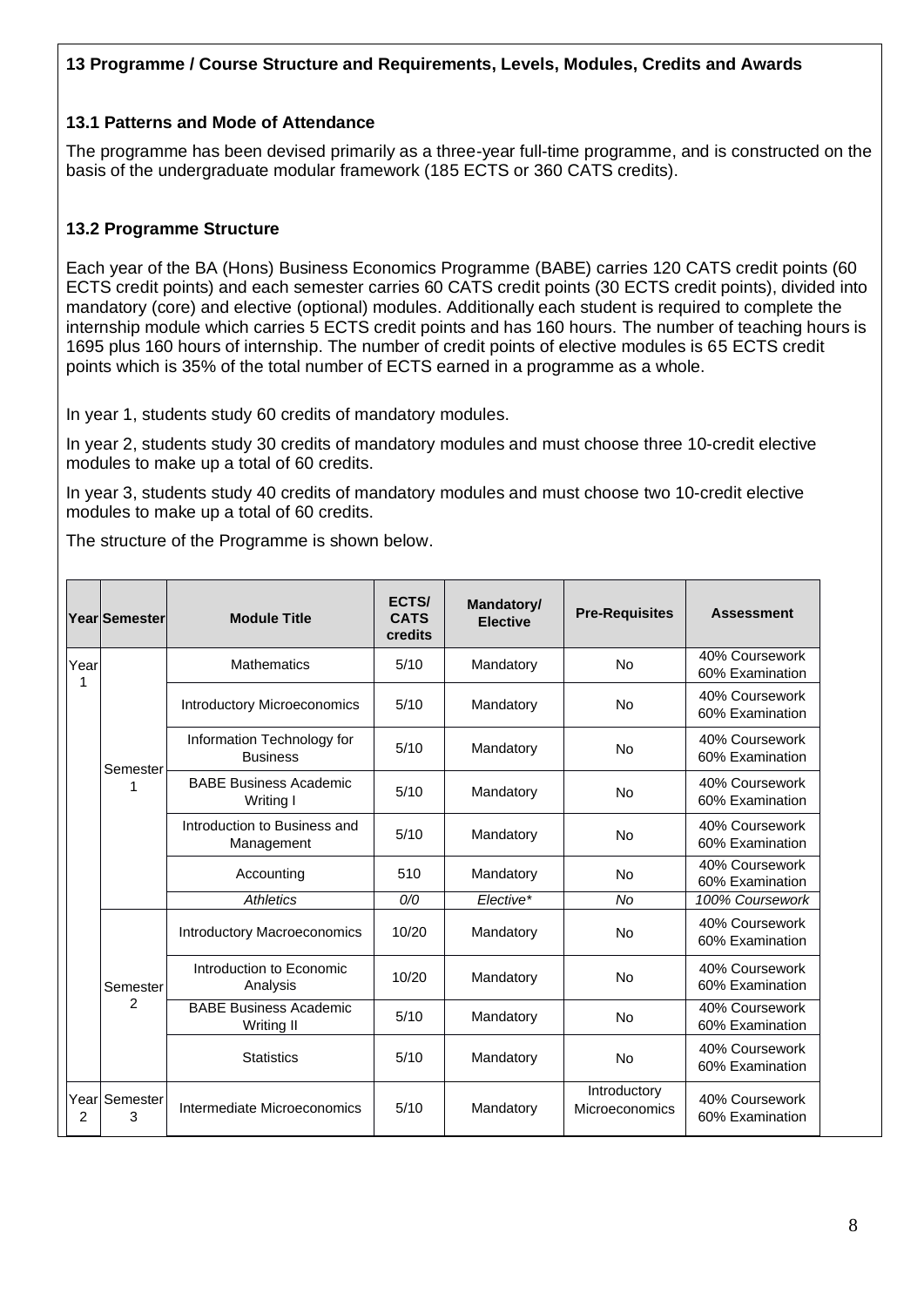|                       |          | Intermediate Macroeconomics<br>and Policy                                | 5/10  | Mandatory | Introductory<br>Microeconomics,<br>Introductory<br>Macroeconomics,<br>Mathematics,<br>Introduction to<br><b>Economic Analysis</b>                               | 40% Coursework<br>60% Examination |
|-----------------------|----------|--------------------------------------------------------------------------|-------|-----------|-----------------------------------------------------------------------------------------------------------------------------------------------------------------|-----------------------------------|
|                       |          | <b>Dynamic Economic Analysis</b>                                         | 5/10  | Mandatory | Introductory<br>Microeconomics,<br>Introductory<br>Macroeconomics,<br>Mathematics,<br>Introduction to<br>Economic Analysis                                      | 40% Coursework<br>60% Examination |
|                       |          | <b>Business: Ethical Questions and</b><br>Social Challenges              | 5/10  | Mandatory | <b>No</b>                                                                                                                                                       | 40% Coursework<br>60% Examination |
|                       |          | Introduction to Econometrics                                             | 5/10  | Mandatory | Mathematics,<br><b>Statistics</b>                                                                                                                               | 40% Coursework<br>60% Examination |
|                       |          | <b>International Business Law</b>                                        | 5/10  | Mandatory | No                                                                                                                                                              | 40% Coursework<br>60% Examination |
|                       |          | Personal Finance in Practice<br>(with Excel)                             | 10/20 | Elective  | No                                                                                                                                                              | 50% Coursework<br>50% Examination |
|                       |          | Negotiations and Communication                                           | 10/20 | Elective  | No                                                                                                                                                              | 50% Coursework<br>50% Examination |
|                       |          | Current Issues of European and<br>Global Economy                         | 10/20 | Elective  | <b>No</b>                                                                                                                                                       | 50% Coursework<br>50% Examination |
| 4                     | Semester | Economics of<br>Telecommunication                                        | 10/20 | Elective  | Introductory<br>Microeconomics,<br>Introductory<br>Macroeconomics,<br>Introduction to<br><b>Business and</b><br>Management                                      | 50% Coursework<br>50% Examination |
| electives)            | Choose 3 | Economics of EU Integration                                              | 10/20 | Elective  | No                                                                                                                                                              | 50% Coursework<br>50% Examination |
|                       |          | Monetary and Credit System in<br>the Light of Global Financial<br>Crisis | 10/20 | Elective  | Intermediate<br>Macroeconomics<br>and Policy                                                                                                                    | 50% Coursework<br>50% Examination |
|                       |          | <b>Advanced Quantitative</b><br>Economics                                | 10/20 | Elective  | Mathematics,<br>Introduction to<br>Economics<br>Analysis, Dynamic<br>Economic<br>Analysis,<br>Intermediate<br>Microeconomics,<br>Intermediate<br>Macroeconomics | 50% Coursework<br>50% Examination |
| Year<br>3<br>Semester |          | <b>Game Theory</b>                                                       | 5/10  | Mandatory | Intermediate<br>Microeconomics                                                                                                                                  | 40% Coursework<br>60% Examination |
| 5                     |          | <b>Managerial Economics</b>                                              | 5/10  | Mandatory | Intermediate<br>Microeconomics                                                                                                                                  | 40% Coursework<br>60% Examination |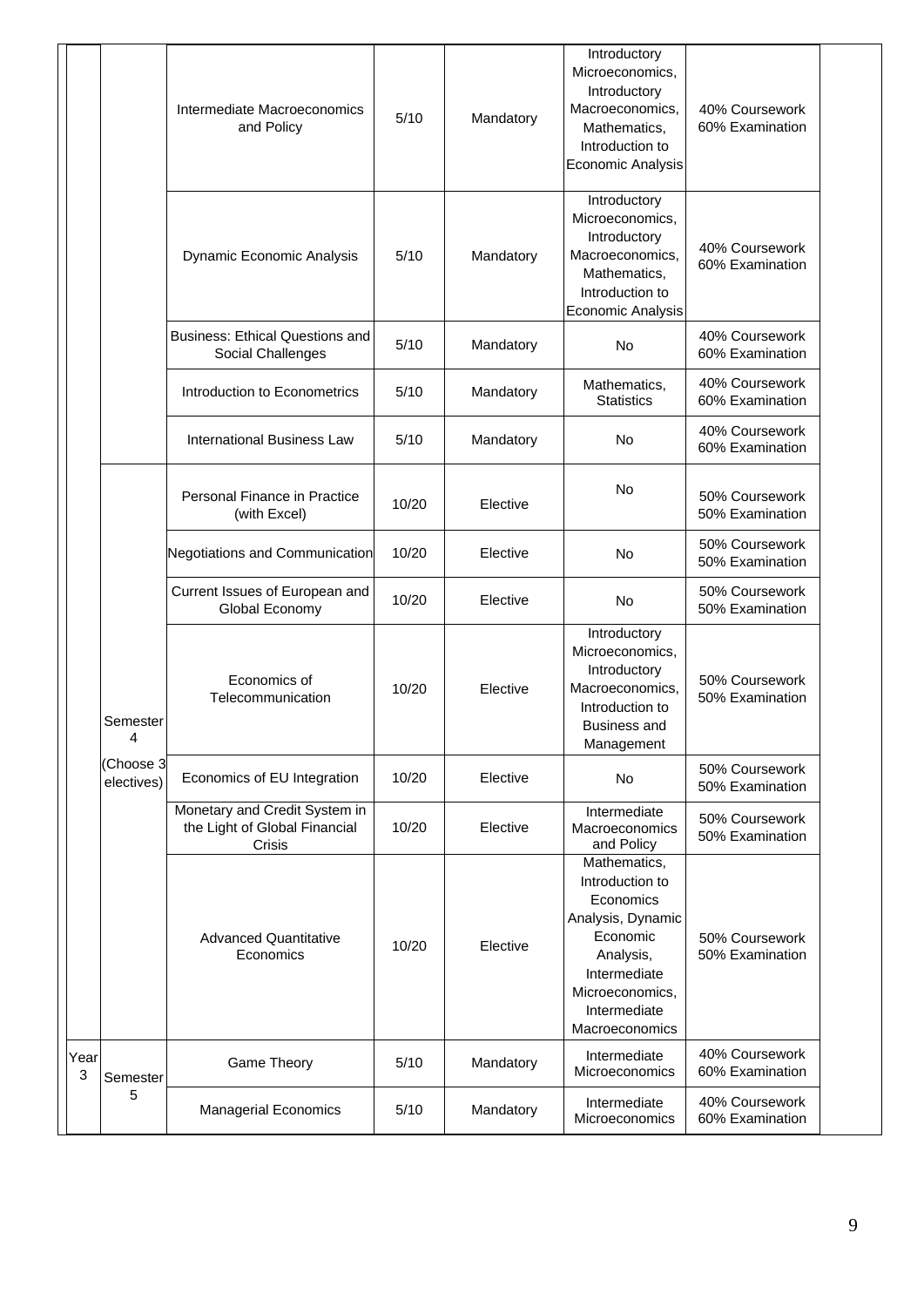|                              | International Economics and<br>Finance                            | 5/10    | Mandatory                                           | Introductory<br>Microeconomics,<br>Introductory<br>Macroeconomics,<br>Mathematics,<br>Statistics. | 40% Coursework<br>60% Examination |
|------------------------------|-------------------------------------------------------------------|---------|-----------------------------------------------------|---------------------------------------------------------------------------------------------------|-----------------------------------|
|                              | <b>Banking and Finance</b>                                        | 5/10    | Mandatory                                           | No                                                                                                | 40% Coursework<br>60% Examination |
|                              | <b>Research Methods</b>                                           | 5/10    | Mandatory                                           | Statistics,<br>Econometrics                                                                       | 100% Coursework                   |
|                              | <b>Investment Analysis</b>                                        | 5/10    | Mandatory                                           | Accounting                                                                                        | 40% Coursework<br>60% Examination |
|                              | <b>BA Thesis</b>                                                  | 10/20   | Mandatory/Elective<br>in terms of the<br>supervisor | Completion of<br>stage 2                                                                          | 100% Coursework                   |
|                              | Corporate Growth and the<br><b>Financial Markets</b>              | 10/20   | Elective                                            | No                                                                                                | 50% Coursework<br>50% Examination |
|                              | <b>Financial Accounting</b>                                       | 10/20   | Elective                                            | Accounting                                                                                        | 50% Coursework<br>50% Examination |
| Semester                     | Accounting in Financial<br>Institutions                           | 10/20   | Elective                                            | Accounting                                                                                        | 50% Coursework<br>50% Examination |
| 6<br>(Choose 2<br>electives) | Demography and Economics of<br>Contemporary European<br>Migration | 10/20   | Elective                                            | No                                                                                                | 50% Coursework<br>50% Examination |
|                              | The World Economy - Extended<br>View                              | 10/20   | Elective                                            | No                                                                                                | 50% Coursework<br>50% Examination |
|                              | The Small and Medium-Sized<br>Enterprises (SME) Sector            | 10/20   | Elective                                            | Introductory<br>Microeconomics,<br>Introductory<br>Macroeconomics                                 | 50% Coursework<br>50% Examination |
|                              | <b>Tax Policy</b>                                                 | 10/20   | Elective                                            | Intermediate<br>Microeconomics                                                                    | 50% Coursework<br>50% Examination |
|                              | Total                                                             | 180/360 |                                                     |                                                                                                   |                                   |

*\* This module is mandatory for the Polish part of the Programme.*

# **13.3 Progression and Awards**

To be awarded the BA (Hons) in Business Economics degree, students must complete all three levels (years of study) of the Programme and earn 360 CATS credit points (185 ECTS credit points) and must pass all the mandatory modules listed in Section 13.2, including year 1, three elective modules in year 2 and two elective modules in year 3 plus BA Thesis seminar module where the student may elect a specific seminar to be enrolled into and select a specific supervisor.

# **UK BA (Honours) Degree**

The Honours degree is classified according to the following scheme:

| <b>First Class Honours</b> | 70-100%    |
|----------------------------|------------|
| <b>Upper Second</b>        | 60-69%     |
| Lower Second               | 50-59%     |
| <b>Third</b>               | $40 - 49%$ |
| Fail                       | $0 - 39%$  |

The calculation for the final Coventry University degree classification take into account the following rules

- Level 5 (Year II) marks account for 33.3% of the final grade,
- Level 6 (Year III) marks, along with the completed BA thesis, account for 66.7% of the final grade.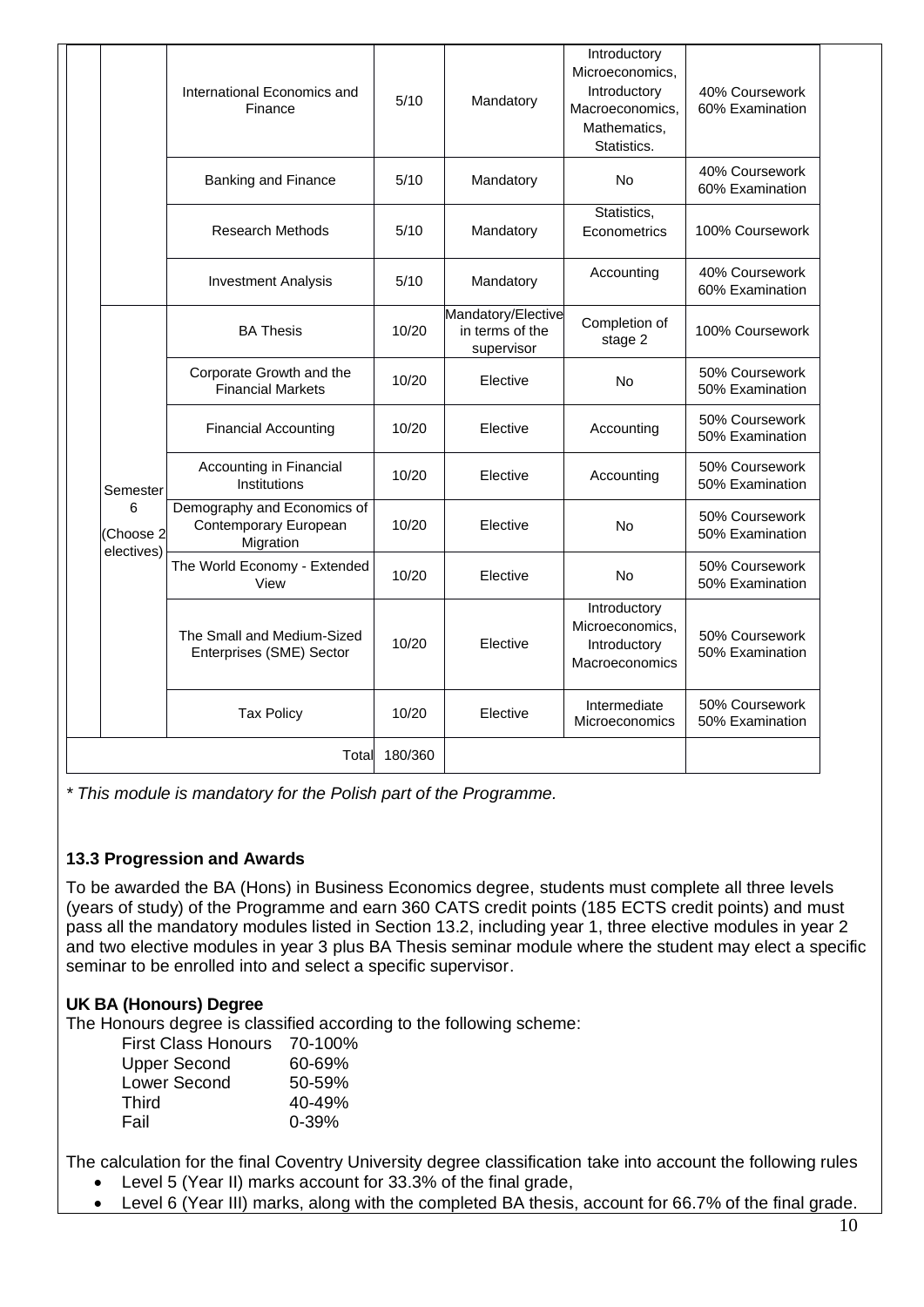A BA Business Economics student who is unable, or is not permitted, to progress to completion of the BA (Honours) award may, depending upon the number of credits attained at the appropriate levels at the time of exit, qualify for one of the following awards:

| <b>Fall-back</b>            | Minimum credits to be passed |          |      |          |      |          |
|-----------------------------|------------------------------|----------|------|----------|------|----------|
| <b>Academic Awards</b>      | Total                        | Level 1. |      | Level 2. |      | Level 3  |
|                             |                              | or above |      | or above |      | or above |
| Unclassified BA Degree      | 300                          | 100      | plus | 80       | plus | 80       |
| Diploma of Higher Education | 240                          | 100      | plus | 100      |      |          |

### *Polish Degree*

*The students successfully completing the BA Business Economics at Lazarski University receive also a Polish BA equivalent degree (licencjat). Polish rules require a BA thesis defence examination. The final mark for the Polish BA degree is calculated as follows: the average grade for all three years is worth 60%, the thesis 20% and the thesis defence examination 20%. Also, the student must complete 160 hours of internships and submit the circulation card at the Registrar.*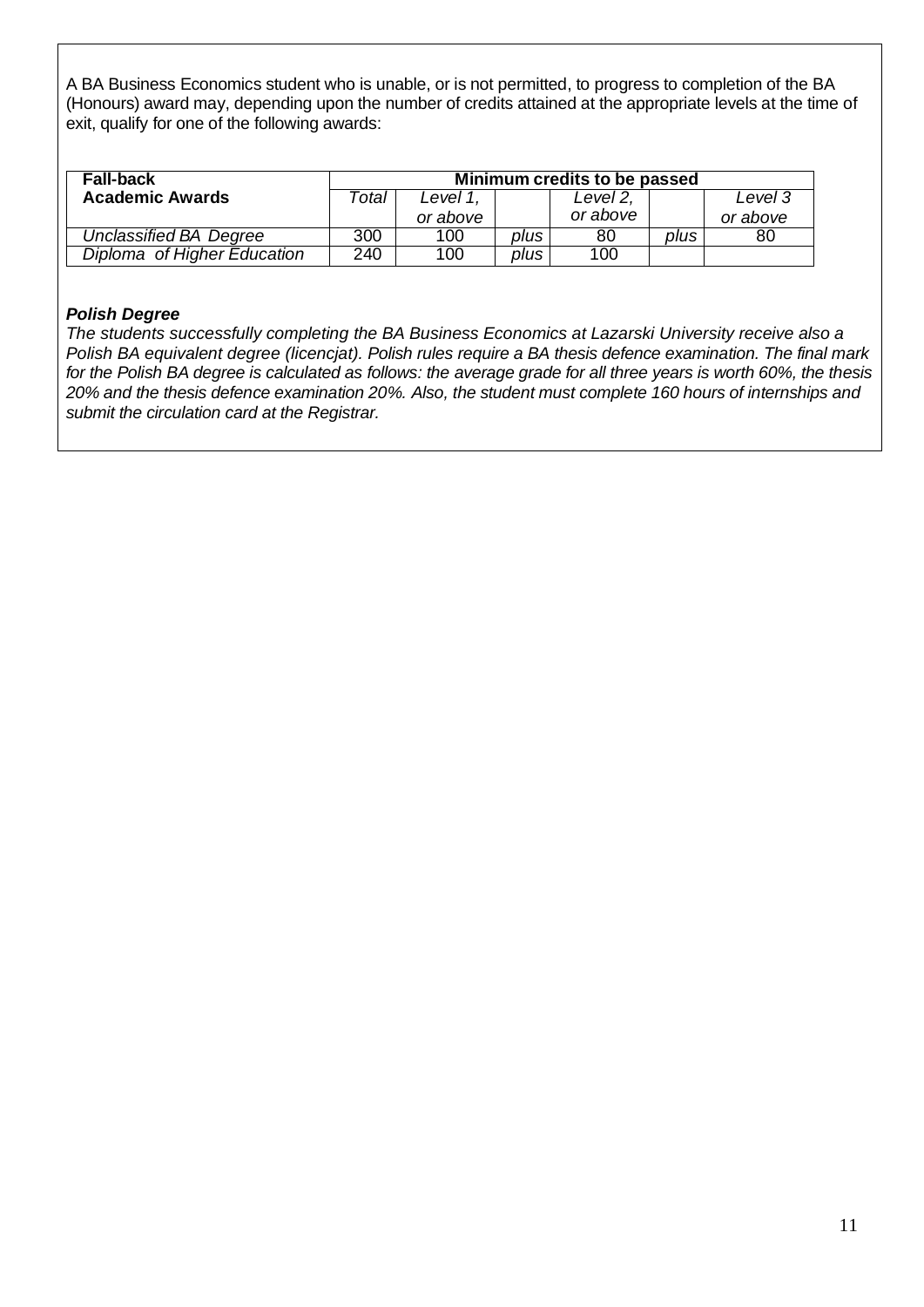# **14 Support for Students and their Learning**

Students will be supported by the following mechanism

- An induction programme for all new students at the start of their studies. This will give an introduction to the following:
	- o The University and the Faculty
	- o The programme of study and timetable
	- o Key staff
	- o Other support below
- A programme guide, student handbook and individual module guides.
- Pastoral support offered by the Programme team, including the Programme Director and Programme Assistant.
- Module specific academic support through the relevant module leaders based at Lazarski University.
- Mechanisms for e-learning support and access to library resources.
- Faculty careers advisors.
- A range of student support facilities, including the Registry team.

# **15 Criteria for Admission**

Entry requirements are regulated by LU Rules and Regulations. Candidates are admitted into English-language programmes in accordance with Lazarski University's admission regulations, as well as the relevant matriculation and credit transfer schemes.

- **1.** Admission requirements for Bachelor's degree candidates:
	- i. Candidates must complete secondary education and be proficient in English prior to admission. They need to either present internationally recognized English certificates or pass a language test at Lazarski University. For applicants whose first language is not English, the minimum English language requirement is 6.0 IELTS. A candidate shall have attained the age of 17 years or over at the time of entry.
	- ii. The required documents are:
		- Original or certified true copy of second level diploma (A-level certificate or appropriate local equivalent) translated into English by a sworn translator;
		- Original or certified true copy IELTS, Cambridge Advanced/ Proficiency, TOEFL scores, for applicants whose first language is not English.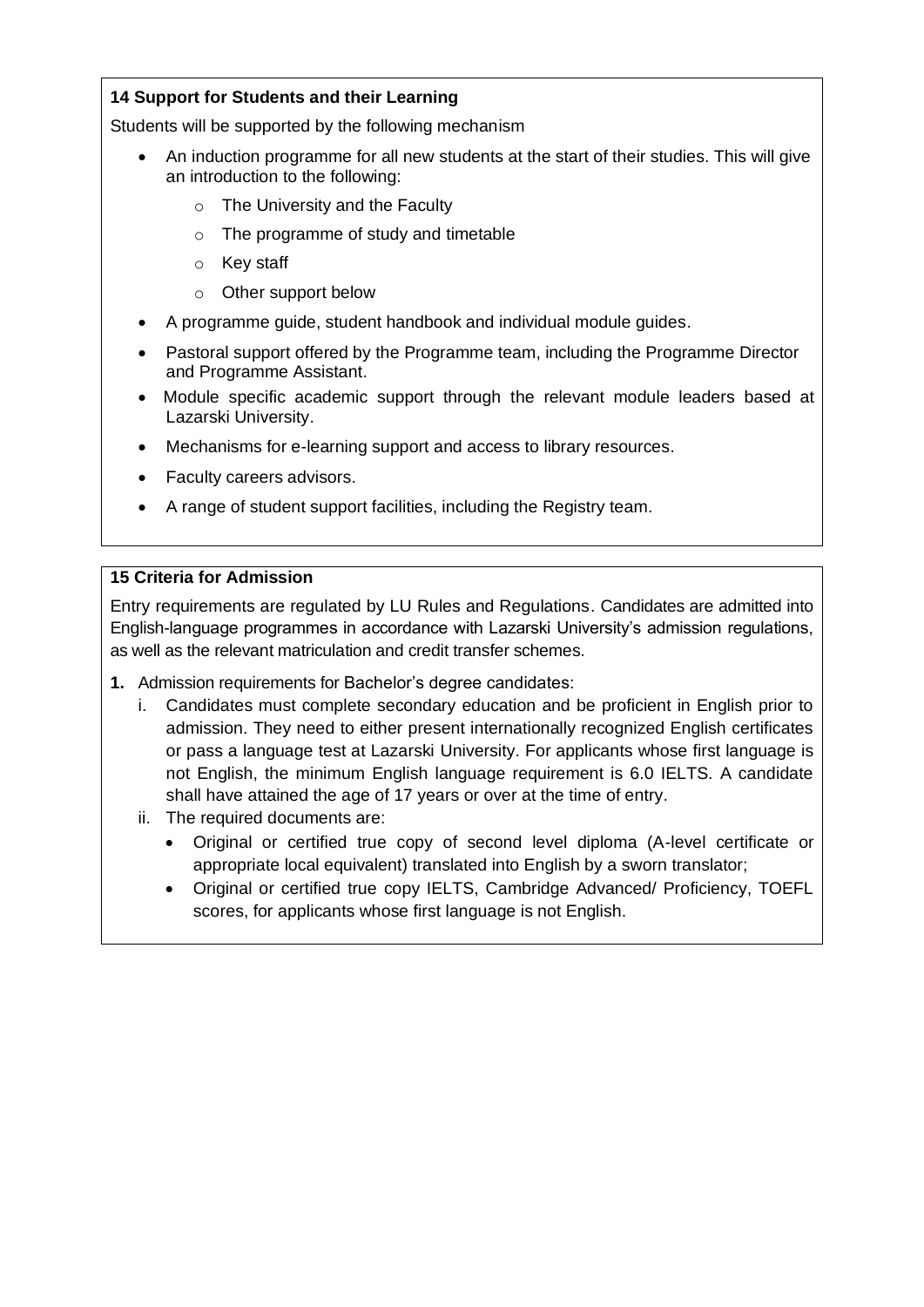### **16 Method for Evaluating and Enhancing the Quality and Standards of Teaching and Learning**

The Programme is managed by Lazarski University, with support from the Faculty of Business and Law (FBL) and the Academic Partnership Unit (APU) in Coventry University.

The Board of Study for this programme is at Lazarski University. The assurance of the quality of modules is the responsibility of this Board of Study. This board of study will hold Subject and Programme Assessment Boards (SABs and PABs) for considering the standards of student work on modules and to make awards in accordance with the regulations. These Exam Boards will have representation from the Faculty of Business and Law (FBL) and an External Examiner.

An External Examiner, appointed by Coventry University, will be involved in pre-assessment and post-assessment moderation of all assessments.

An academic Link Tutor will be appointed by FBL who will liaise between Lazarski University, FBL, the APU and the External Examiner.

The External Examiner will report annually on the course and these views are considered as part of the annual quality monitoring process (AQM).

The CU Link Tutor will present an AQM report to the Faculty Collaborative Provisions Committee of FBL, and this committee must approve any changes to the Coventry University programme.

Student views are also sought through module and Programme evaluation questionnaires.

### **17 Regulation of Assessment**

University policy requires the internal moderation of all assessments.

External Examiners are appointed for all named University awards. The role of the External Examiner at module level is to ensure that academic standards are in line with national norms for the subject. External Examiners undertake the moderation of examination papers and assessment tasks, and view representative samples of work for the modules for which they have responsibility. At programme level, External Examiners help to ensure fairness in the consideration of student progression and awards. They have the right to comment on all aspects of the assessment system and participate as full members of the assessment boards.

The Pass mark for all modules is 40%. This overall module mark may comprise more than one component (e.g. coursework and exam). The individual module descriptors give the precise pass criteria and the weighting of the component marks that contribute to the overall module mark.

On Undergraduate programmes, the Honours classification boundaries for First Class, Upper Second Class, Lower Second Class and Third Class are 70%, 60%, 50% and 40% respectively.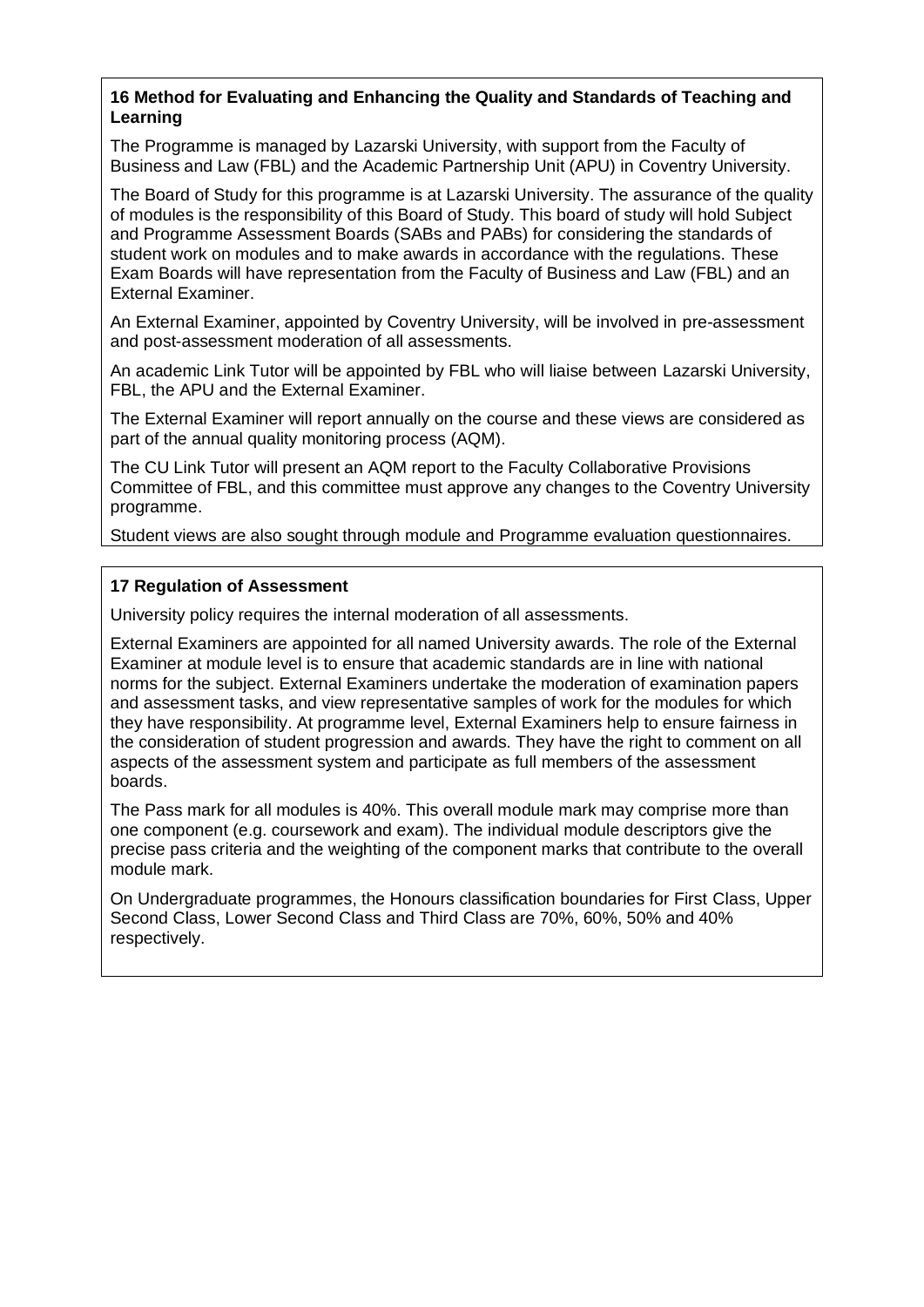### **18 Indicators of Quality and Standards**

.

The following are key indicators of quality and standards:

- The programme has been designed in accordance with the QAA benchmark statements for Economics (2015) and Business and Management (2015).
- The design and delivery of modules in economics is influenced by the latest research. A number of the economics team members have strong links to policy-making bodies in Poland, including government, as well as multinational corporations and academic institutions abroad.
- Lazarski University has a strong portfolio of active researchers who regularly publish in peer reviewed journals.
- In the 2015 edition of [U-Multirank,](https://en.wikipedia.org/wiki/U-Multirank) Lazarski University was rated as the best university in Poland.
- The Polish Center for Academic Information ranked Lazarski University first among non-public universities as a Credible Educational Institution.
- *Brief Magazine* ranked the university as best for cooperation with business (2013).
- Lazarski University is currently one of the top four non-public Polish Universities according to *[Perspektywy](https://en.wikipedia.org/w/index.php?title=Perspektywy&action=edit&redlink=1)* and *[Rzeczpospolita](https://en.wikipedia.org/wiki/Rzeczpospolita)* magazine, two major Polish league tables.
- Coventry University is ranked as the leading modern university in all of the prominent league tables for UK higher education institutions. It is ranked overall 15th out of the 119 UK universities in the 2016 Guardian League Table and is near the top of the UK's National Student Survey (NSS) ranking table for student satisfaction.
- The 2015 Quality Assurance Agency for Higher Education (QAA) Higher Education Review for Coventry University confirmed that higher education provision at Coventry University met UK expectations for the setting and maintenance of the academic standards of awards, the quality of student learning opportunities, the quality of the information about learning opportunities and the enhancement of student learning opportunities.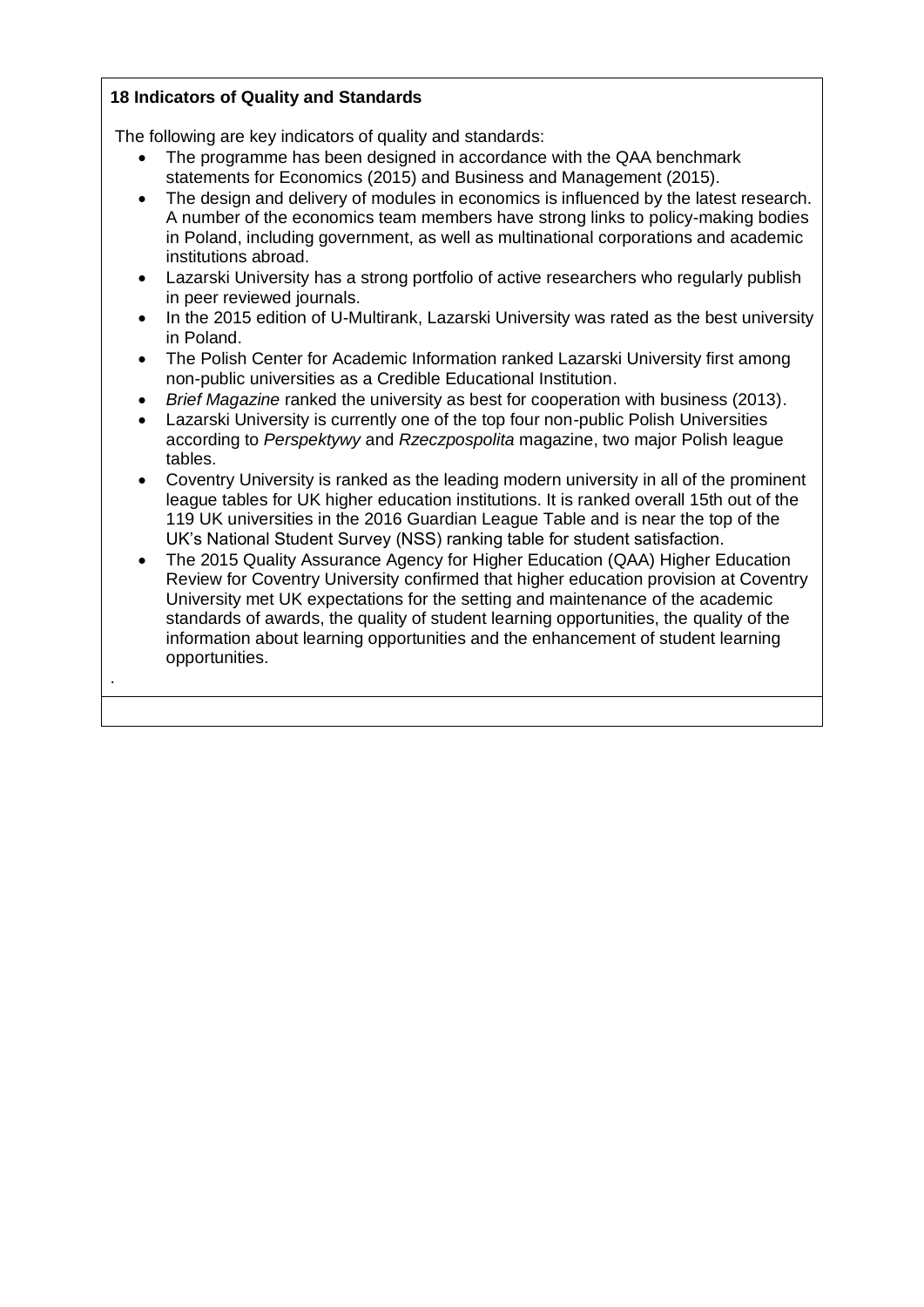# **19 Additional Information**

| Indicators related to the curriculum in the requested field of study, the level and<br>profile of education (full-time)     |                  |
|-----------------------------------------------------------------------------------------------------------------------------|------------------|
| The number of ECTS points necessary to obtain qualifications<br>corresponding to the level of study                         | <b>185 ECTS</b>  |
| The number of semesters necessary to obtain qualifications<br>corresponding to the level of education for full-time studies | 6                |
| Number of ECTS points assigned to teaching requiring direct<br>participation of academic teachers and students              | 94 ECTS          |
| Number of ECTS points allocated to modules related to scientific<br>research                                                | <b>115 ECTS</b>  |
| The number of ECTS points assigned to the optional modules                                                                  | <b>65 ECTS</b>   |
| The number of ECTS points assigned to internships and the number<br>of hours of internships                                 | 5 ECTS/160 godz. |

# **Modules related to research conducted at Lazarski University**

| <b>Module name</b>                                                                      | <b>Teachich form</b>         | <b>Number of</b><br>hours | <b>ECTS</b>    |
|-----------------------------------------------------------------------------------------|------------------------------|---------------------------|----------------|
| <b>Mathematics</b>                                                                      | Seminar                      | 60                        | points<br>5    |
| Introduction to Business and                                                            | Lecture + Seminar            |                           |                |
| Management                                                                              |                              | 60                        | 5              |
| <b>Introductory Macroeconomics</b>                                                      | Lecture + Workshop           | 75                        | 10             |
| <b>Statistics</b>                                                                       | Lecture + Seminar            | $\overline{75}$           | $\overline{5}$ |
| Intermediate Microeconomics                                                             | Lecture + Seminar            | 60                        | 5              |
| <b>International Business Law</b>                                                       |                              | 30                        | $\overline{5}$ |
| International Economics and                                                             | Lecture<br>Lecture + Seminar |                           |                |
| Finance                                                                                 |                              | 45                        | 5              |
| Research Methods                                                                        | Seminar                      | 60                        | 5              |
| Current Issues of European and<br>Global Economy                                        | Lecture + Seminar            | 45                        | 10             |
| Economics of<br>Telecommunication                                                       | Lecture + Seminar            | 45                        | 10             |
| The Monetary and Credit System<br>in the Light of the Global<br><b>Financial Crisis</b> | Lecture + Seminar            | 45                        | 10             |
| <b>Advanced Quantitative</b><br>Economics                                               | Lecture + Seminar            | 45                        | 10             |
| Corporate Growth and the<br><b>Financial Markets</b>                                    | Lecture + Seminar            | 45                        | 10             |
| The World Economy - Extended<br>View                                                    | Lecture + Seminar            | 45                        | 10             |
| <b>Tax Policy</b>                                                                       | Lecture + Seminar            | 45                        | 10             |
|                                                                                         |                              |                           |                |
|                                                                                         | Total:                       | 795                       | 115            |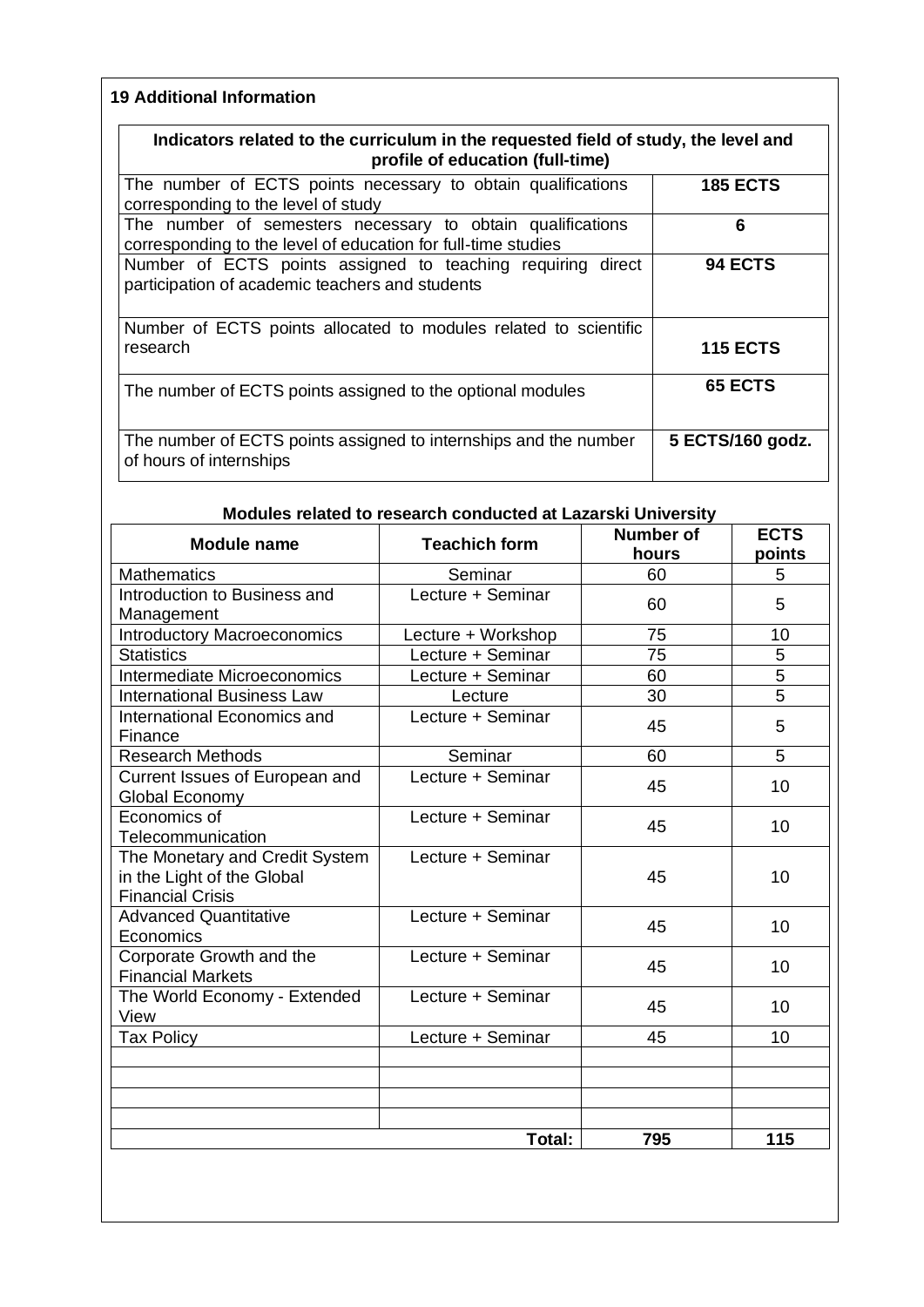| <b>Elective modules</b>                                                      |                  |                        |                    |
|------------------------------------------------------------------------------|------------------|------------------------|--------------------|
| <b>Module name</b>                                                           | Form             | <b>Number of hours</b> | <b>ECTS points</b> |
| Personal Finance in Practice (with<br>Excel)                                 | Seminar          | 45                     | 10                 |
| Negotiations and Communication                                               | Lecture/seminar  | 45                     | 10                 |
| Current Issues of European and<br>Global Economy                             | Lecture/seminar  | 45                     | 10                 |
| Economics of Telecommunication                                               | Lecture/seminar  | 45                     | 10                 |
| Economics of EU Integration                                                  | Lecture/seminar  | 45                     | 10                 |
| Monetary and Credit System in the<br><b>Light of Global Financial Crisis</b> | Lecture/seminar  | 45                     | 10                 |
| <b>Advanced Quantitative Economics</b>                                       | Lecture/seminar  | 45                     | 10                 |
| <b>BA Thesis Seminar</b>                                                     | Seminar/workshop | 90                     | 10                 |
| Corporate Growth and the Financial<br><b>Markets</b>                         | Lecture/seminar  | 45                     | 10                 |
| <b>Financial Accounting</b>                                                  | Lecture/seminar  | 45                     | 10                 |
| Accounting in Financial Institutions                                         | Lecture/seminar  | 45                     | 10                 |
| Demography and Economics of<br>Contemporary European Migration               | Lecture/seminar  | 45                     | 10                 |
| The World Economy - Extended<br>View                                         | Lecture/seminar  | 45                     | 10                 |
| The Small and Medium-Sized<br>Enterprises (SME) Sector                       | Lecture/seminar  | 45                     | 10                 |
| <b>Tax Policy</b>                                                            | Lecture/seminar  | 45                     | 10                 |
| Internship                                                                   | Internship       | 160                    | 5                  |
|                                                                              | <b>Total</b>     | 475                    | 65                 |
|                                                                              |                  |                        |                    |

#### **The purpose of the internship**

The internships are aimed at:

- Broadening the knowledge acquired during the course of study.
- Developing the ability to use the acquired theoretical knowledge.
- Development of specific professional skills related to the place of practice.
- Development of communication and interpersonal skills within a specific organization.
- Getting to know the standards of work, organization and structure of functioning of public or private institutions.
- Getting to know the scope of duties, rules of work organization, procedures used to perform specific tasks, work planning, and control and responsibility for executed projects.
- Developing skills to effectively manage work time, conscientiousness in the performance of official duties, negotiation skills and ability to perform work, both independently and as part of teamwork.
- Activation of the student in the labor market.

The rules and form of apprenticeship as well as their system of control and evaluation are regulated by the Regulations of apprenticeships in the field of general academic